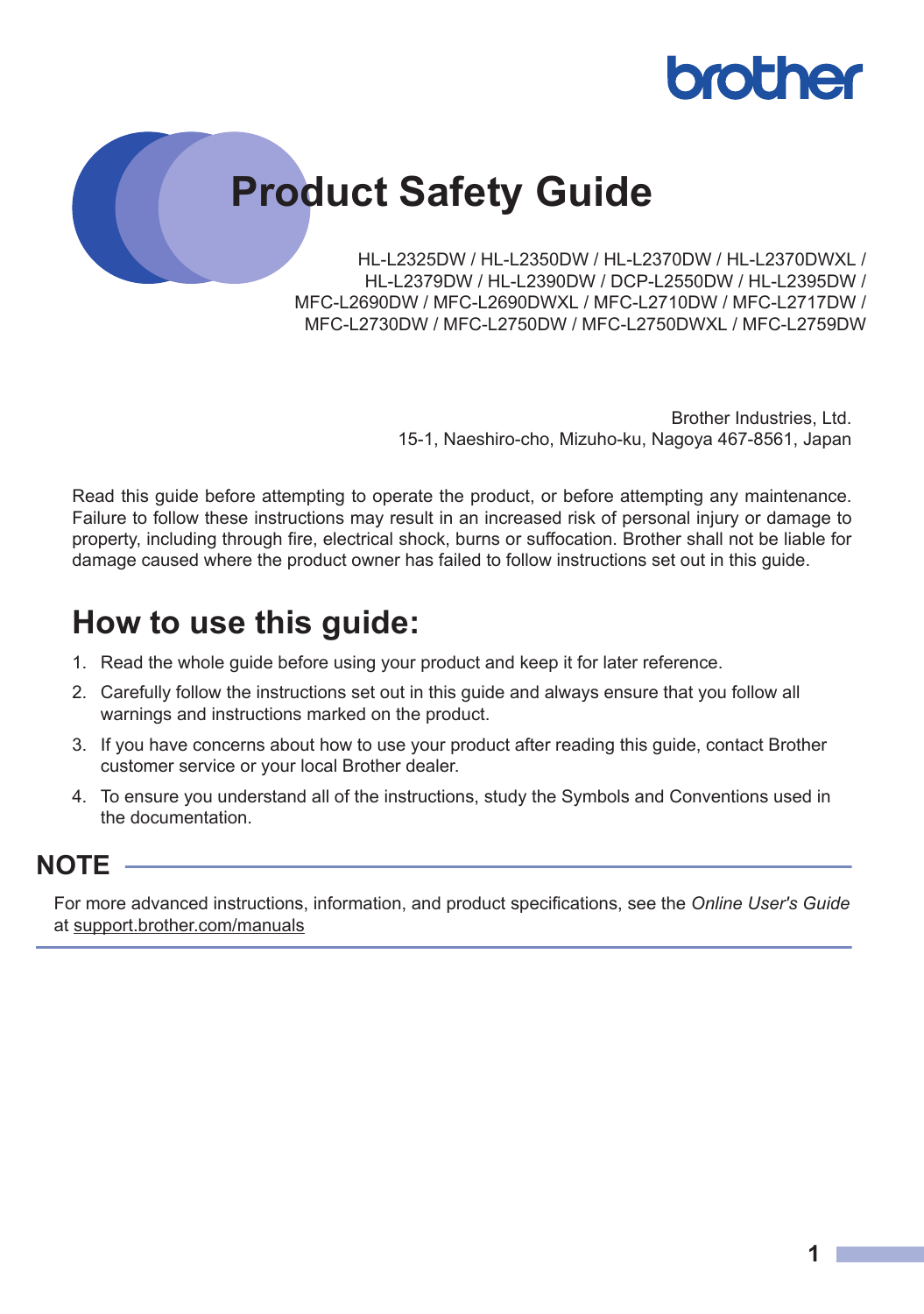## **Symbols and Conventions Used in the Documentation**

The following symbols and conventions are used throughout the documentation.

Follow all warnings and instructions marked on the product.

# **WARNING**

WARNING indicates a potentially hazardous situation which, if not avoided, could result in death or serious injuries.

# $\Lambda$  CAUTION

CAUTION indicates a potentially hazardous situation which, if not avoided, may result in minor or moderate injuries.

### **IMPORTANT**

IMPORTANT indicates a potentially hazardous situation which, if not avoided, may result in damage to property or loss of product functionality.

### **NOTE**

NOTE specifies the operating environment, conditions for installation, or special conditions of use.



Electrical Hazard icons alert you to possible electrical shock.



Fire Hazard icons alert you to the possibility of a fire.



Hot Surface icons warn you not to touch product parts that are hot.



Prohibition icons indicate actions that must not be performed.

**Bold** Bold typeface identifies specific keys on the product's control panel or on the computer screen. *Italics* Italicized style emphasizes an important point or refers you to a related topic.

Courier New Text in Courier New font identifies messages on the LCD of the product.

#### **NOTE**

- Not all models are available in all countries.
- The illustrations in this guide show the HL-L2370DW/MFC-L2750DW.

# **Compilation and Publication Notice**

Under the supervision of Brother Industries, Ltd., this product's manuals have been compiled and published, covering the latest product descriptions and specifications.

The contents of all manuals and the specifications of this product are subject to change without notice.

Brother reserves the right to make changes without notice in the specifications and materials contained herein and shall not be responsible for any damages (including consequential) caused by reliance on the materials presented, including but not limited to typographical and other errors relating to the publication.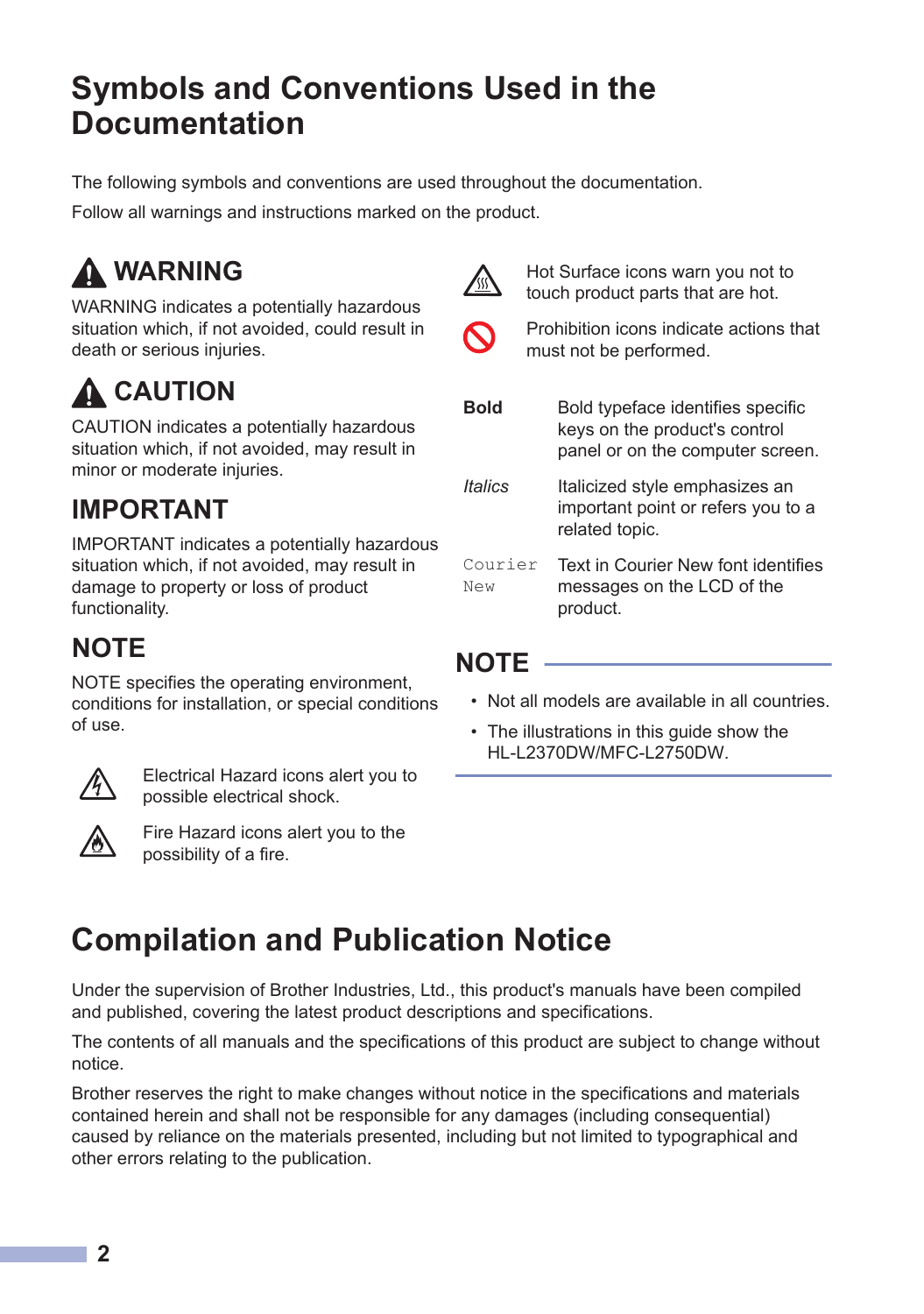# **Choose a Safe Location for Your Product**

### **WARNING**



Choose a location where the temperature remains between  $50^{\circ}$ F and  $90^{\circ}$ F (10 $^{\circ}$ C and 32 $^{\circ}$ C), the humidity is between 20% and 80%, and where there is no condensation.

DO NOT place the product near heaters, air conditioners, electrical fans, refrigerators, or water. Doing so may create the risk of an electrical shock, short circuit, or fire, as water may come into contact with the product (including condensation caused by heating/air conditioning/ventilation equipment).

DO NOT allow this product to come into contact with water. This product should not be used around standing water, including a bathtub, sink, or swimming pool; around appliances containing water, including a refrigerator; or in a wet basement.

DO NOT expose the product to direct sunlight, excessive heat, open flames, corrosive gasses, moisture, or dust. Doing so may create a risk of an electrical shock, short circuit, or fire, causing damage to the product and/or rendering it inoperable.

DO NOT place the product near chemicals or in a place where chemicals could be spilled on it. Should chemicals come into contact with the product, there may be a risk of fire or electrical shock. In particular, organic solvents or liquids such as benzene, paint thinner, polish remover, or deodorizer may melt or dissolve the plastic cover and/or cables, resulting in a risk of fire or electrical shock. These or other chemicals may cause the product to malfunction or become discolored.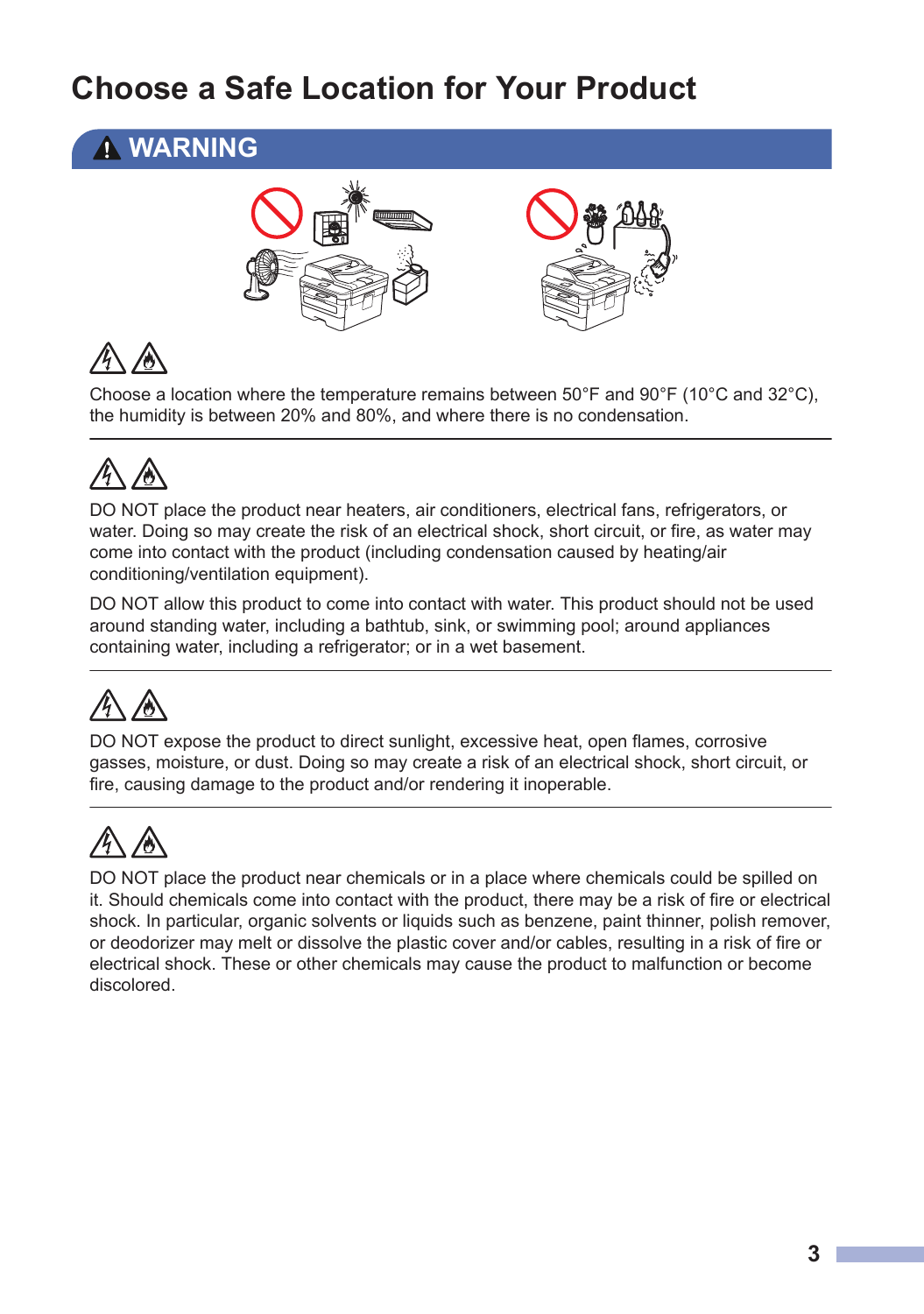# ∕∂∖

DO NOT put the product in a location that blocks or obstructs any slot or opening in the product. These slots and openings are provided for ventilation. Blocking the machine's ventilation could create a risk of overheating and/or fire.

Instead:

• Keep a minimum gap around the product as shown in the illustration.

#### **Products without scanning function**



- Place the product on a solid level surface.
- DO NOT place this product near or over a radiator or heater.
- DO NOT place this product in any installation unless adequate ventilation is provided.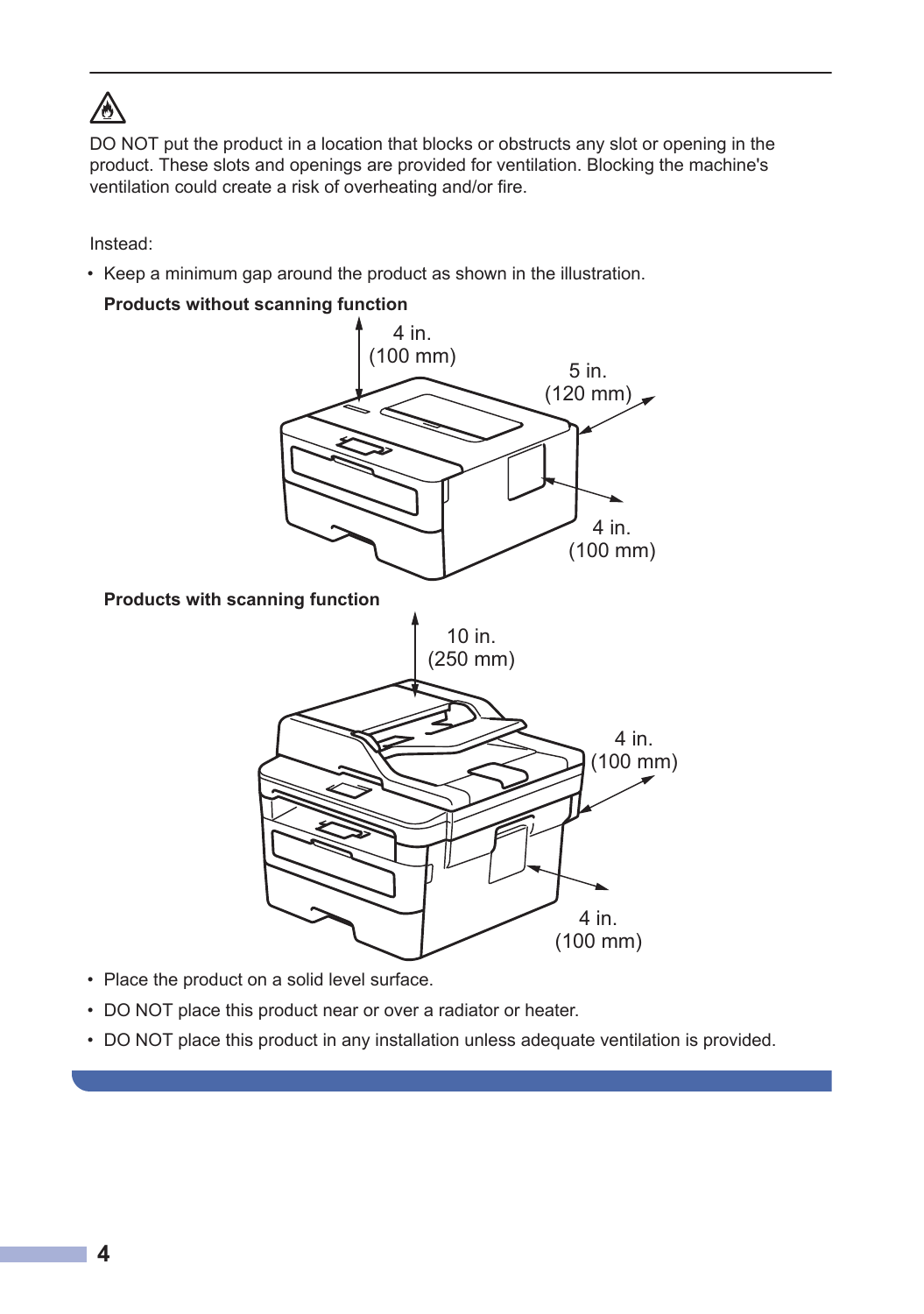## **A CAUTION**

Put your product on a flat, level, stable surface (such as a desk), that is free from vibration and shocks. Put the product near a telephone wall jack (MFC models only) and a standard grounded AC power outlet.

DO NOT place this product on an unstable cart, stand, or table, particularly if children are expected to be near the product. The product is heavy and may fall, causing injury to you or others and serious damage to the product. For the products with scanning functionality, there is an added risk of injury if the scanner glass should break.

Avoid placing your product in a busy area. If you must place it in a busy area, ensure that the product is in a safe location where it cannot be accidentally knocked over, which could cause injury to you or others and serious damage to the product.

Ensure that cables and cords leading to the product are secured so as not to pose a tripping hazard.

DO NOT place heavy objects on the product.

DO NOT place any objects around the product. Such objects block the access to the power outlet in case of emergency. It is important that the product can be unplugged whenever needed.

The product may generate odorous gas such as ozone if used for a large volume of printing or used in a poorly ventilated room for multiple hours. In addition, the product emits some chemical substances during the printing process. Ensure adequate ventilation for the product to avoid injury or discomfort.

### **IMPORTANT**

- DO NOT place your product next to devices that contain magnets or generate magnetic fields. Doing so may interfere with the operation of the product, causing print quality problems.
- DO NOT place your product next to sources of interference, such as speakers or the base units of non-Brother cordless telephones. Doing so may interfere with the operation of the product's electronic components.

# **Connect the Product Safely**

**WARNING**

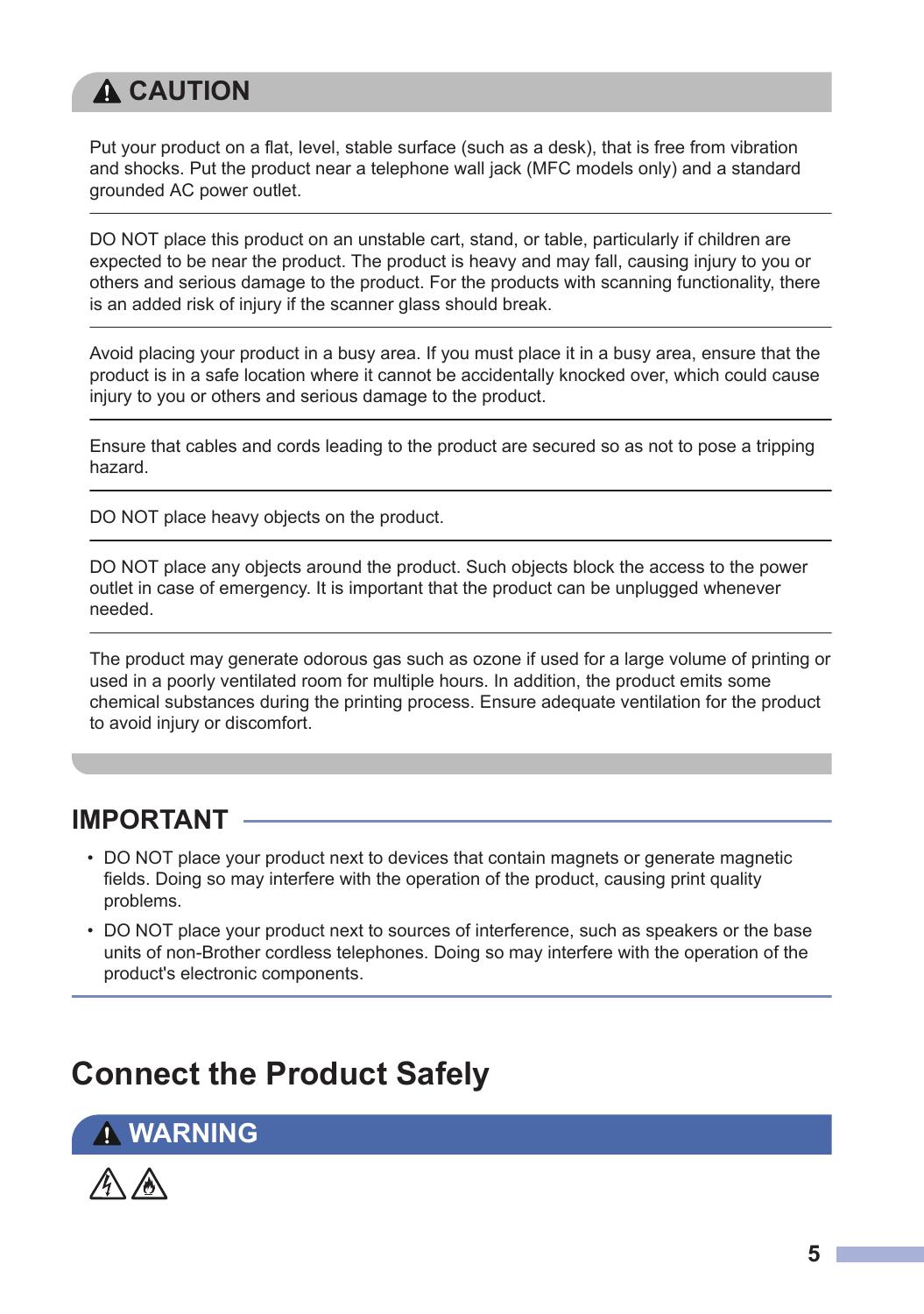#### ELECTRICAL HAZARDS

*Failure to follow the warnings in this section may create the risk of an electrical shock. In addition, you could create an electrical short, which may create the risk of a fire.*

There are high-voltage electrodes inside the product. Before you access the inside of the product, including for routine maintenance such as cleaning, make sure you have unplugged the telephone line cord first (MFC models only) and then the power cord from the AC power outlet, as well as any telephone/RJ-11 (MFC models only) or Ethernet/RJ-45 cables (Network models only) from the product.

DO NOT push objects of any kind into this product through slots or openings in the product, as they may touch dangerous voltage points or short-out parts.



#### DO NOT handle the plug with wet hands. Doing this might cause an electrical shock.



Always make sure the plug is fully inserted. DO NOT use the product or handle the cord if the cord has become worn or frayed.

Unplug the power plug regularly to clean it. Use a dry cloth to clean the root of the plug blades and between the blades. If the power plug is plugged into the outlet over a long period, dust accumulates around the plug blades, which may cause a short circuit, resulting in a fire.

DO NOT dismantle this product. Dismantling this product could cause a fire or electrical shock.

DO NOT attempt to service this product yourself. Opening or removing covers may expose you to dangerous voltage points and other risks and may void your warranty. Refer all servicing to Brother Authorized Service Center.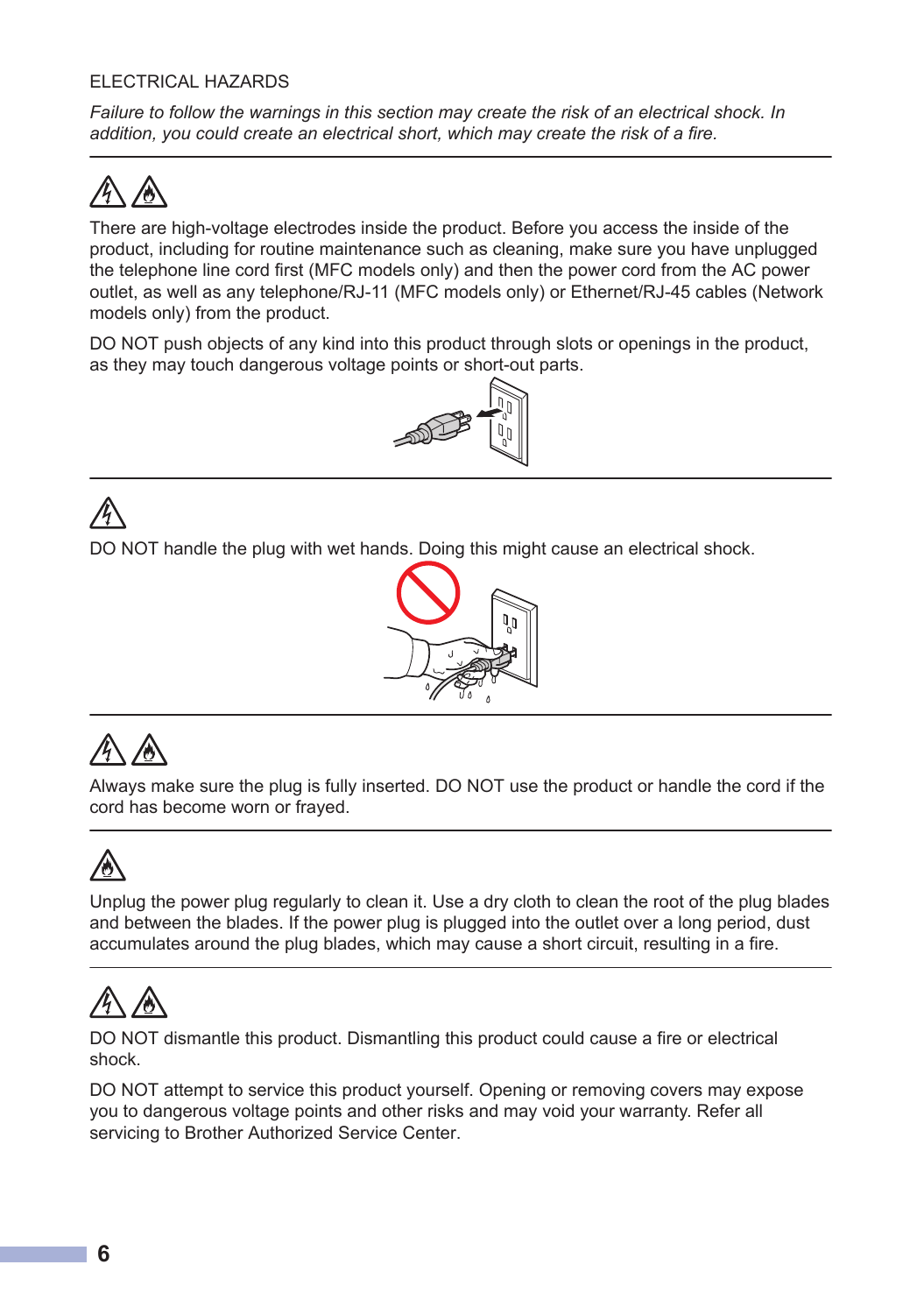DO NOT drop any metallic hardware or any type of liquid on the power plug of the product. It may cause an electrical shock or a fire.

If water, other liquids, or metal objects get inside the product, immediately unplug the product from the AC power outlet and contact Brother Authorized Service Personnel.



This product should be connected to an AC power source within the range indicated on the rating label (You can find the rating label on your machine). DO NOT connect it to a DC power source or inverter. If you are not sure what kind of power source you have, contact a qualified electrician.

# **Use the Product Safely**

### **WARNING**

#### ELECTRICAL HAZARDS

*Failure to follow the warnings in this section may create the risk of an electrical shock. In addition, you could cause an electrical short, which may lead to a fire.*

If the product has been dropped or the casing has been damaged, there may be the possibility of an electrical shock. Unplug the product from the AC power outlet and contact Brother Authorized Service Personnel.

DO NOT use this product during a thunderstorm. There may be a remote risk of an electrical shock from lightning.



DO NOT put toner cartridges or a toner cartridge and drum unit assembly into a fire or places susceptible to fire. It could explode, resulting in injuries.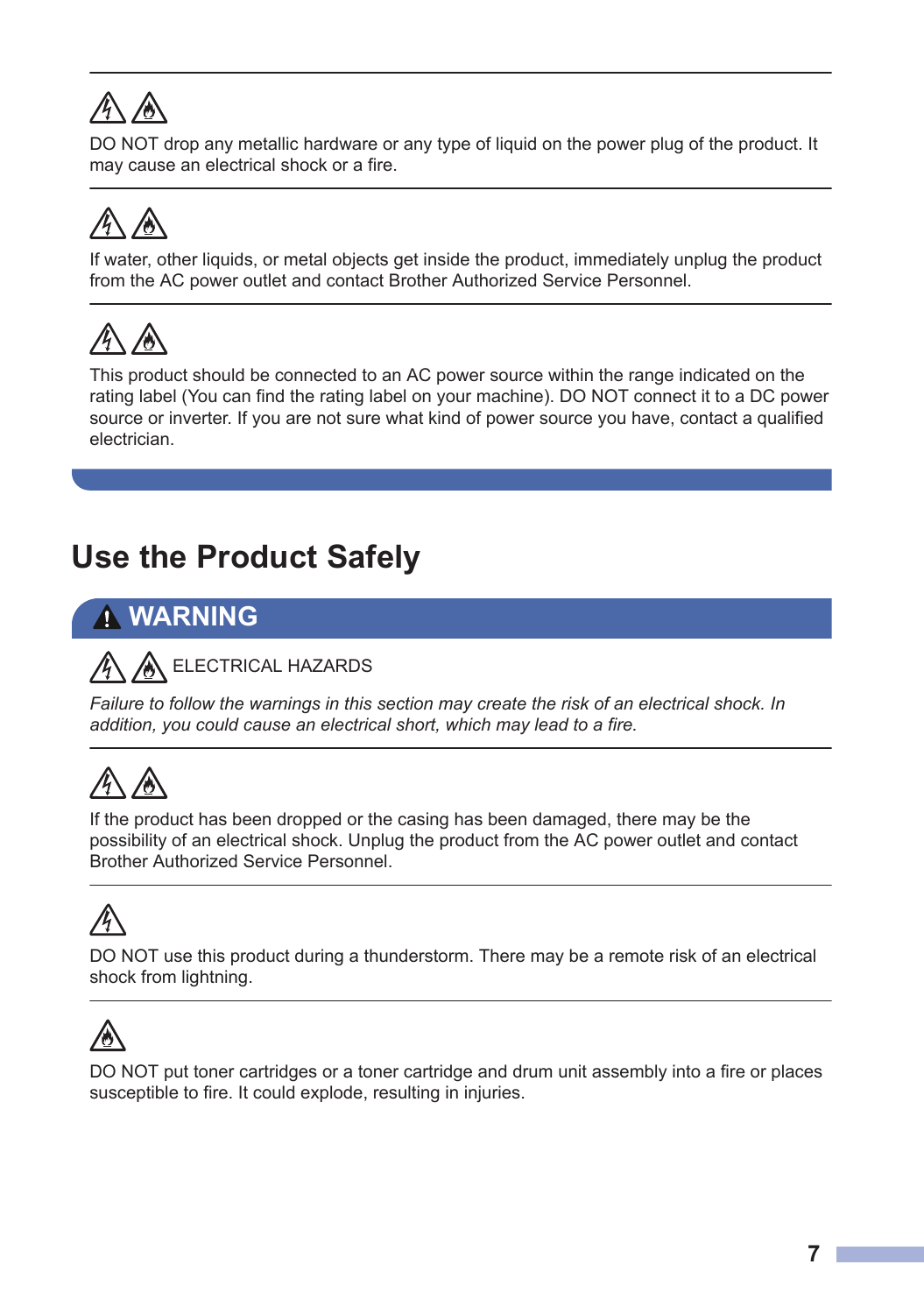#### FIRE HAZARDS

*Failure to follow the warnings in this section may create the risk of a fire.*



DO NOT use flammable substances, any type of spray, or an organic solvent/liquid containing alcohol or ammonia to clean the inside or outside of the product. Doing so could cause a fire. Instead, use only a dry, lint-free cloth. For instructions on how to clean the product, see the *Online User's Guide*.



DO NOT attempt to operate this product when a paper jam or stray pieces of paper are inside the product. Prolonged contact of paper with the fuser unit could cause a fire.

DO NOT use a vacuum cleaner to clean up scattered toner. Doing this might cause the toner dust to ignite inside the vacuum cleaner, potentially starting a fire. Carefully clean the toner dust with a dry, lint-free soft cloth and dispose of it according to local regulations.

(Models with Wireless LAN function only)

DO NOT use the product near any medical electrical equipment. The radio waves emitted from the product may affect medical electrical equipment and cause a malfunction, which may result in accident or injury.

For users with pacemakers:

This product generates a weak magnetic field. If you feel anything wrong with the operation of your pacemaker when near the product, move away from the product and consult a doctor immediately.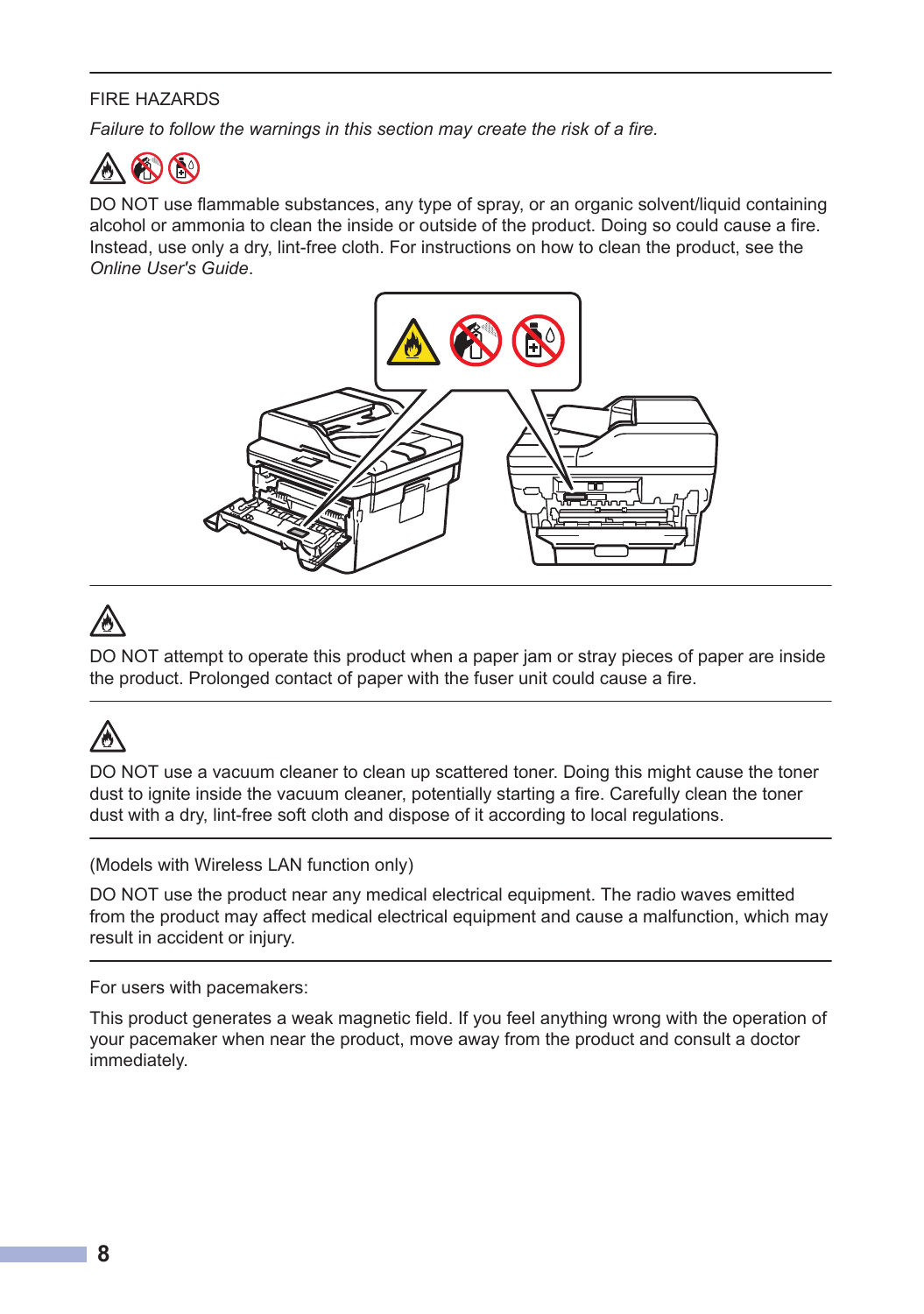# *A* A

DO NOT place the following objects on the product.

If these objects contact the electrical parts inside the product, it may cause a fire or electrical shock.

- Metal objects such as a clip or a staple
- Precious metals such as a necklace or a ring
- Containers holding water or liquid such as a glass, a flower vase, or a flower pot

### **A** HOT SURFACE

Immediately after using the product, some internal parts of the product will be extremely hot. Wait at least 10 minutes for the product to cool down before you touch the internal parts of the product.



If the product becomes unusually hot, releases smoke, generates any strong smells, or if you accidentally spill any liquid on it, immediately unplug the product from the AC power outlet. Contact Brother Authorized Service Personnel.

Plastic bags are used in the packing of this product. Plastic bags are not toys. To avoid the danger of suffocation, keep these bags away from babies and children, and dispose of them properly.

# (MFC models only)

Use caution when installing or modifying telephone lines. Never touch telephone wires or terminals that are not insulated unless the telephone line has been unplugged from the wall jack.

Never install telephone wiring during a thunderstorm. Never install a telephone wall jack in a location that is wet or may become wet, for example, near a refrigerator or other appliance that produces condensation.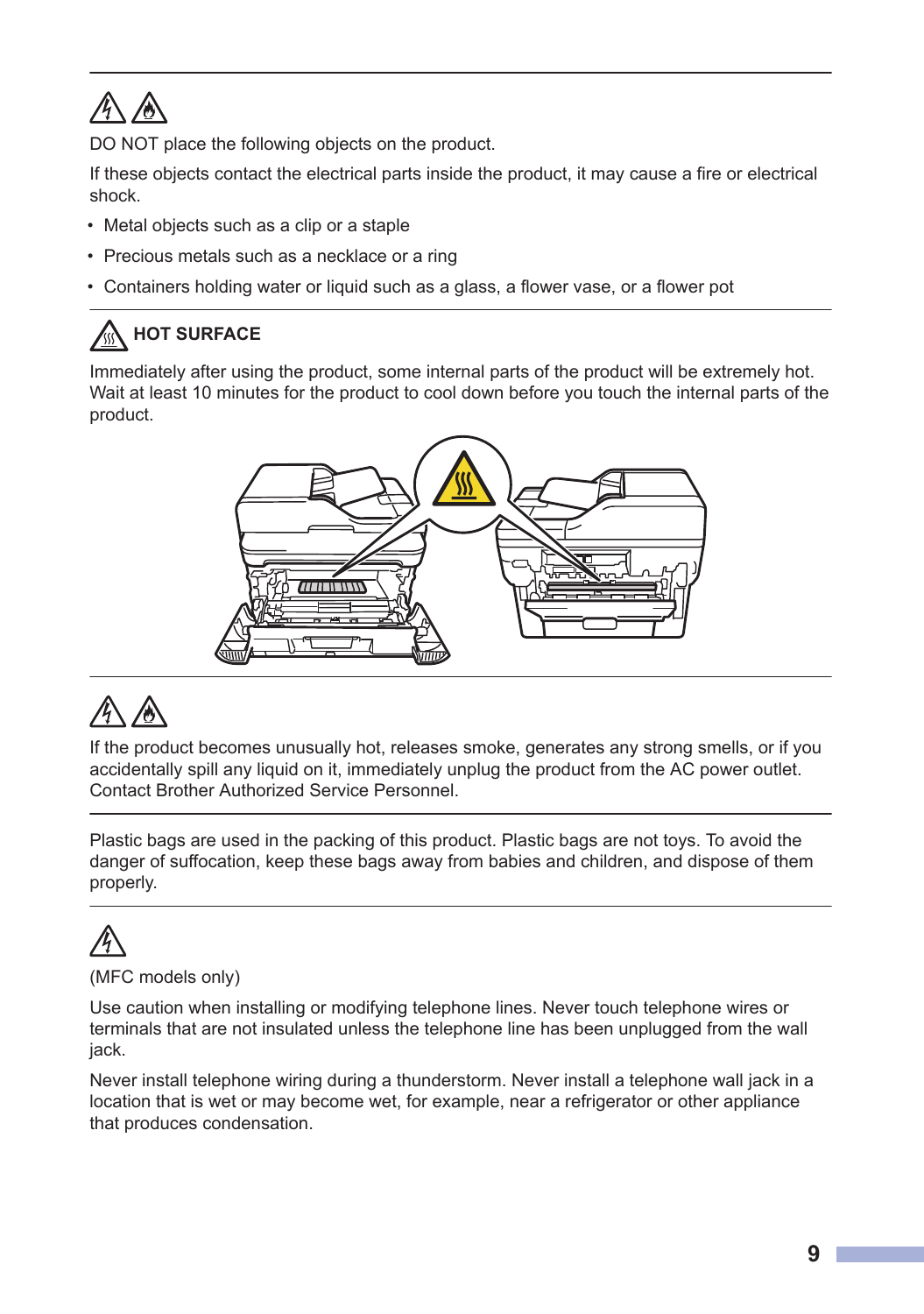

Power Cord Safety:

- This product is equipped with a grounded plug. This plug will only fit into a grounded power outlet. This is a safety feature. If you are unable to insert the plug into the outlet, call your electrician to replace your obsolete outlet. DO NOT attempt to defeat the purpose of the grounded plug.
- DO NOT allow anything to rest on the power cord.
- DO NOT place this product where people might step on the cord.
- DO NOT place this product in a position where the cord is stretched or strained, as it may become worn or frayed.
- DO NOT use the product if the power cord is frayed or damaged. Doing so may cause an electrical shock or fire.
- DO NOT pull on the middle of the AC power cord; pulling on the middle may cause the cord to separate from the plug. Doing this might cause an electrical shock.
- DO NOT use any undesignated cables (or optional devices). Doing so may cause a fire or injuries. Installation must be performed properly according to the user's guide.
- Brother strongly recommends that you DO NOT use any type of extension cord.
- This product should be positioned so that nothing pinches or constricts the power cord.
- DO NOT use cables that do not meet the cable specifications described in the *Quick Setup Guide*. Doing so may cause a fire or injuries. If the power cord is provided with this product, use ONLY the provided cord. Installation must be performed correctly as described in the *Quick Setup Guide*.

### **A CAUTION**

When you move the product, carry the product as shown in the illustration.

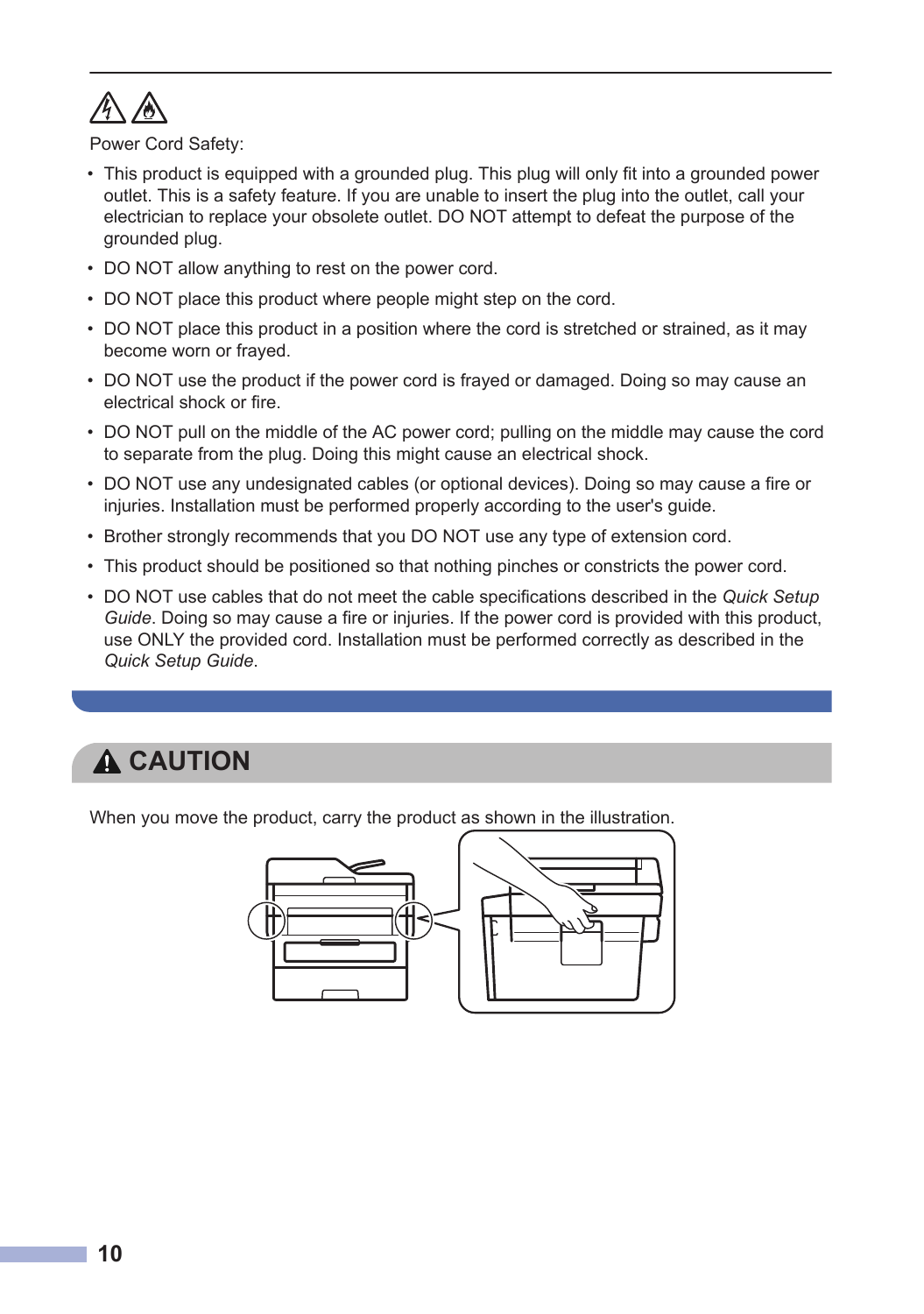(Products with scanning function only)

To prevent injuries, be careful not to put your fingers in the areas shown in the illustrations.



For your safety, unplug the product from the power outlet when it is not used for a long time.

When multiple devices, including this product, are connected to a computer using USB cables, you may feel an electric charge when you touch metal parts of the product.

Some products and/or their cartons contain a silica gel pack. DO NOT eat the silica gel pack; throw it away. If you ingest it, seek medical attention immediately.

DO NOT try to open a toner cartridge. If the toner powder leaks out, avoid inhaling it or letting it come in contact with your skin.

Keep toner cartridges out of the reach of children. If a child swallows the toner powder, consult a doctor immediately.

We recommend placing the toner cartridge and drum unit assembly on a clean, flat surface with disposable paper underneath it in case you accidentally spill or scatter toner. If toner scatters on your hands or clothes, immediately wipe or wash it off with cold water.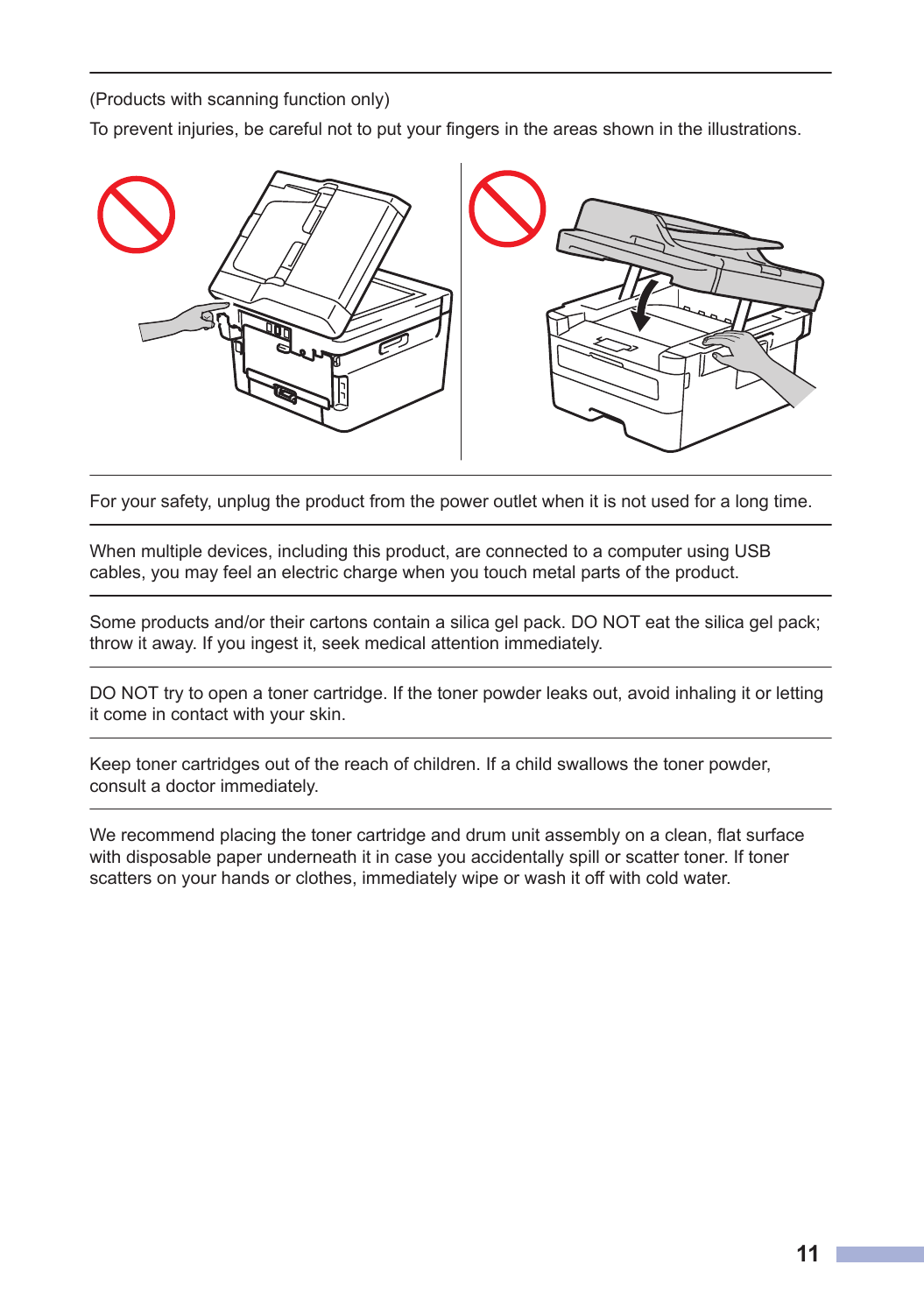Should you come into contact with toner, follow these instructions:

• Inhalation

Obtain immediate medical attention. In case of accidental inhalation, move to fresh air immediately, then obtain medical attention.

• Skin contact

Remove contaminated clothing immediately and wash affected skin with plenty of water or soap and water.

• Eye contact

Obtain medical attention. If the toner has gotten into the eyes, immediately wash out the eyes with water continuously, for at least 15 minutes.

• Ingestion

Obtain immediate medical attention. Wash out mouth with water and drink 200 - 300 ml (one cup) of water.

DO NOT run your hand over the edge of the paper. The thin and sharp edges of the paper may cause an injury.

#### **IMPORTANT**

- A distinct change in the product's performance may indicate a need for service.
- DO NOT connect your product to an AC power outlet controlled by wall switches or automatic timers, or to the same circuit as a large appliance or other equipment that requires a significant amount of electricity. It could disrupt the power supply. Disruption of the power supply may also delete information from the product's memory, and repeated cycling of the power supply can damage the product.
- We recommend that you use our genuine toner cartridges to replace cartridges that come with the device. Non-genuine toner cartridges may cause damage to the machine. They may also result in differences in storage stability. (Not all non-genuine toner cartridges cause these issues.)
- DO NOT remove or damage any of the caution or warning labels inside the product.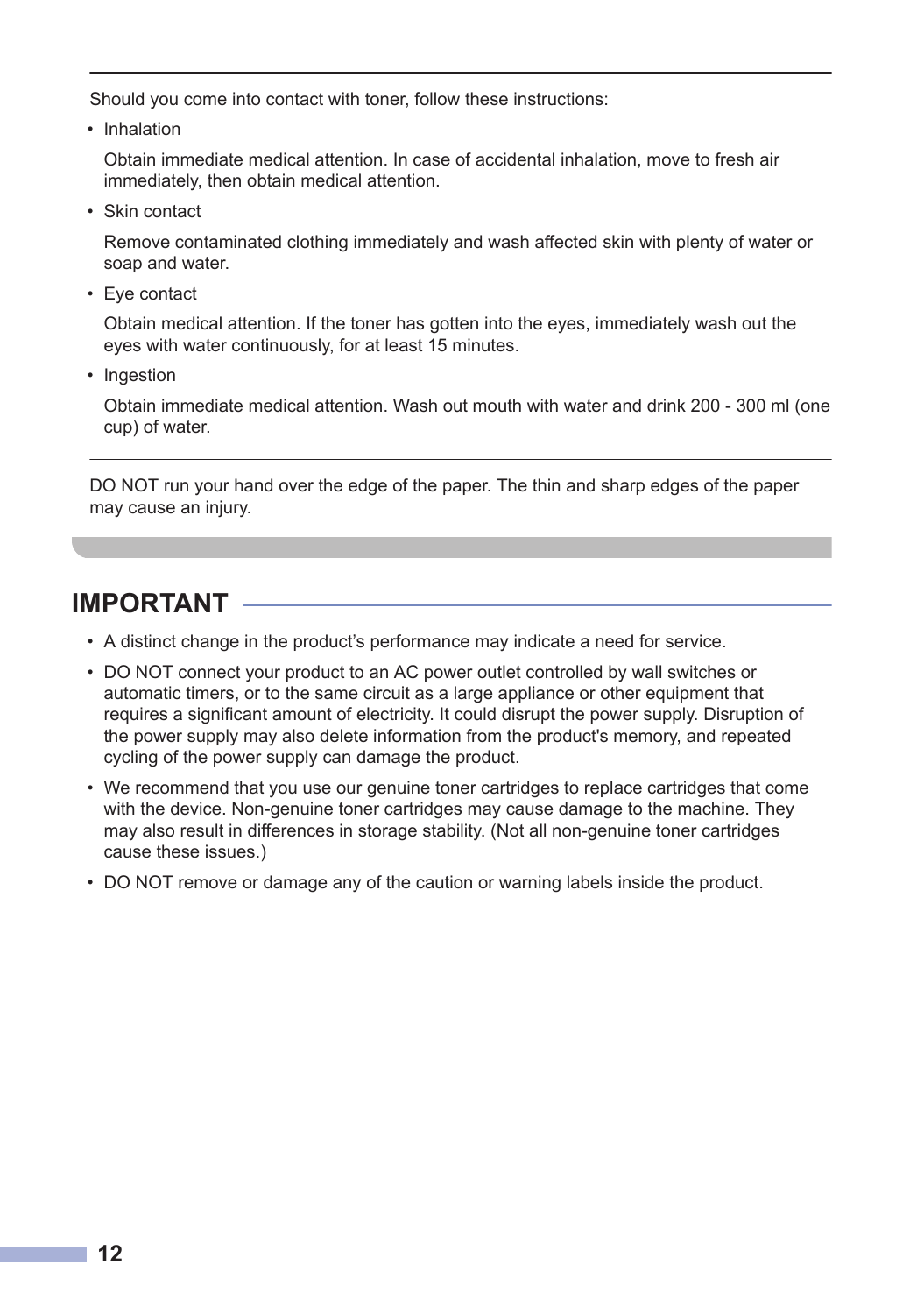

• DO NOT put objects on top of the product. Doing so may cause the product to malfunction.

#### **Important Safety Instructions**

DO NOT attempt to service this product yourself because opening or removing covers may expose you to dangerous voltage points and other risks and may void your warranty. Refer all servicing to a Brother Authorized Service Center.

- 1. Read all of these instructions.
- 2. Save these instructions for later reference.
- 3. Follow all warnings and instructions marked on the product.
- 4. Unplug this product from the AC power outlet and refer all servicing to Brother Authorized Service Personnel under the following conditions:
	- If liquid has been spilled into the product.
	- If the product has been exposed to rain or water.
	- If the product does not operate normally when the operating instructions are followed. Adjust only those controls that are discussed in the operating instructions. Improper adjustment of other controls may result in damage and will often require extensive work by a qualified technician to restore the product to normal operation.
	- If the product exhibits a distinct change in performance, indicating a need for service.
- 5. For the location of your nearest Brother Authorized Service Center, contact:

**In USA**: 1-877-BROTHER (1-877-276-8437)

**In Canada**: [www.brother.ca/support](http://www.brother.ca/support)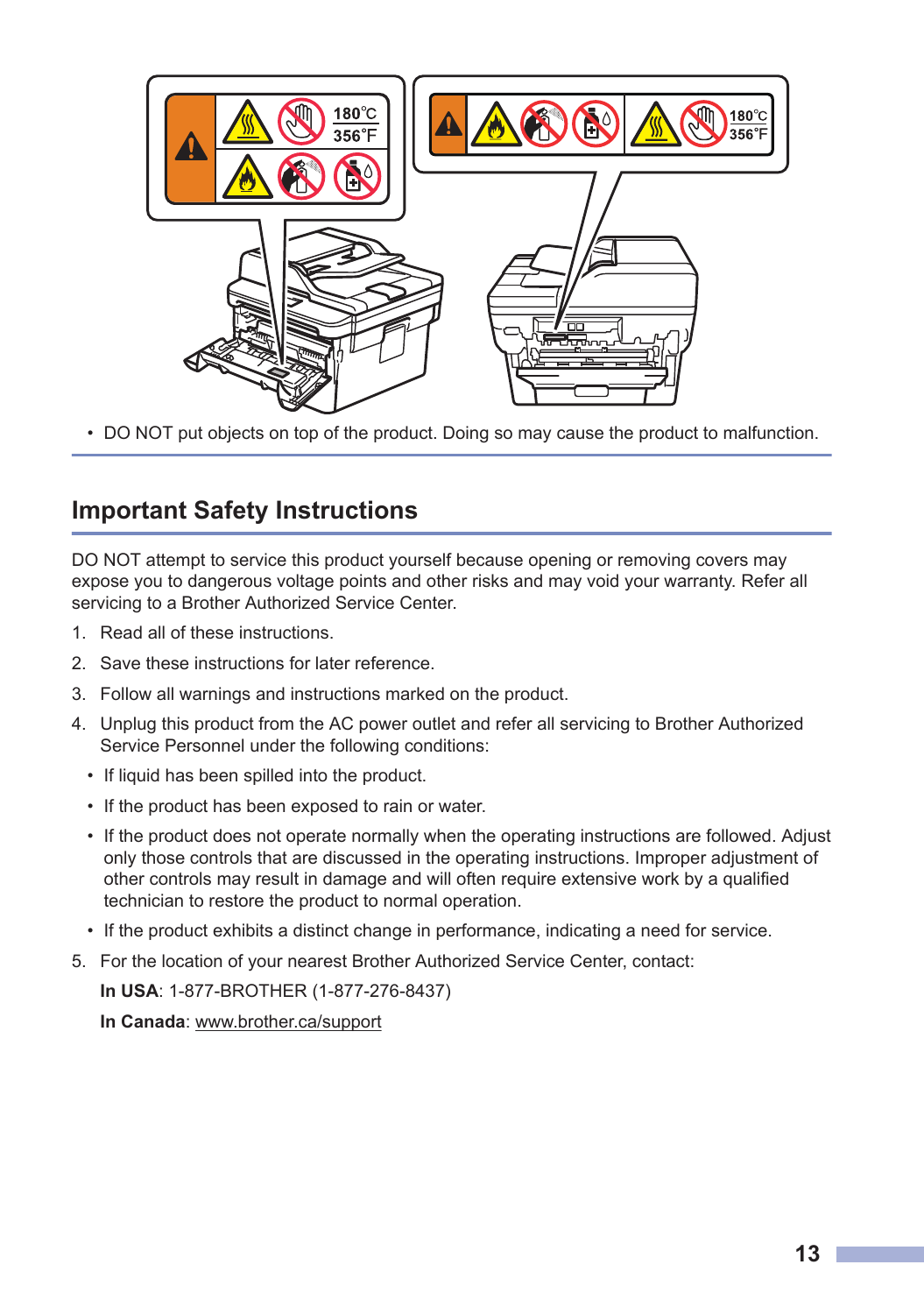# **Regulations**

### **WARNING**



(MFC models only)

When using your telephone equipment, basic safety precautions should always be followed to reduce the risk of fire, electrical shock, and injury to people. These important safety precautions include the following:

- 1. DO NOT use this product near water or locations that may become wet, for example, near a bathtub, wash bowl, kitchen sink or washing machine, in a wet basement, or near a swimming pool.
- 2. Avoid using this product during a thunderstorm. There may be a remote risk of an electrical shock from lightning.
- 3. DO NOT use this product to report a gas leak in the vicinity of the leak.
- 4. Use only the power cord provided with the product (if included in the box).

Read all of the instructions. Save them for later reference.

# $\mathbb{A}$

(MFC models only)

To reduce the risk of fire, electrical shock, and injury to people;

• Use only a No. 26 AWG or larger telecommunication line cord.

#### **Disconnect device**

This product must be installed near an AC power outlet that is easily accessible. In case of an emergency, you must unplug the power cord from the AC power outlet to shut off the power completely.

#### **IMPORTANT**

This product has been certified to comply with FCC standards, which are applied to the USA only.

#### **Standard Telephone and FCC Notices (MFC Models Only)**

#### **These notices are in effect on models sold and used in the United States only.**

#### **When programming emergency numbers or making test calls to emergency numbers:**

• Remain on the line and briefly explain to the dispatcher the reason for the call before hanging up.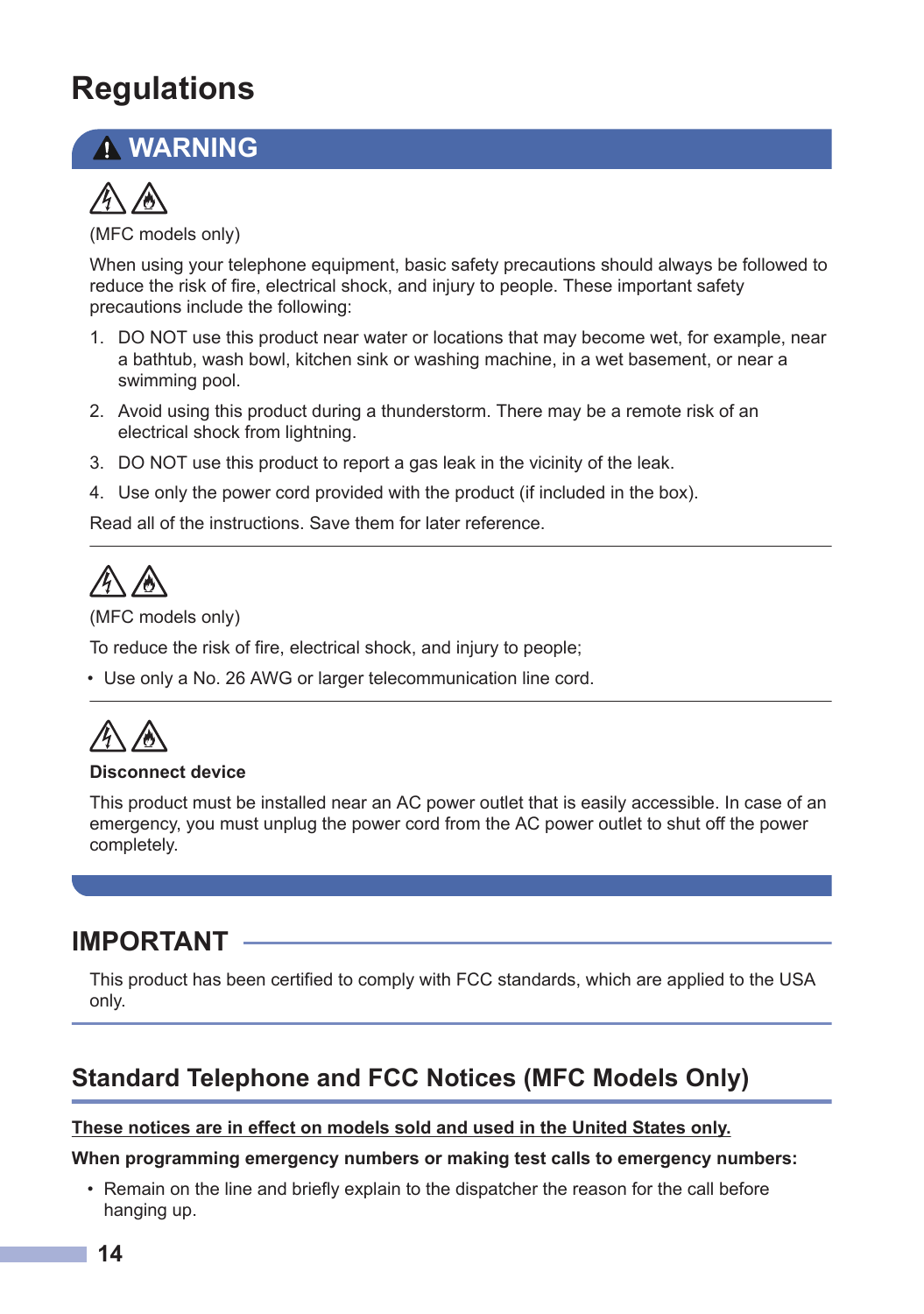• Perform these activities in the off-peak hours, such as early morning or late evening.

This equipment complies with Part 68 of the FCC rules and the requirements adopted by the ACTA. On the back side of this equipment is a label that contains, among other information, a product identifier in the format US: AAAEQ##TXXXX. If requested, this number must be provided to the telephone company.

You may safely connect this equipment to the telephone line by means of a standard modular jack, USOC RJ11C.

A plug and jack used to connect this equipment to the premises wiring and telephone network must comply with the applicable FCC Part 68 rules and requirements adopted by the ACTA. A compliant telephone cord and modular plug is provided with this product. It is designed to be connected to a compatible modular jack that is also compliant. See installation instructions for details.

The Ringer Equivalence Number (REN) is used to determine the number of devices that may be connected to a telephone line. Excessive RENs on a telephone line may result in the devices not ringing in response to an incoming call. In most but not all areas, the sum of RENs should not exceed five (5.0). To be certain of the number of devices that may be connected to a line, as determined by the total RENs, contact the local telephone company. For products approved after July 23, 2001, the REN for this product is part of the product identifier that has the format US:AAAEQ##TXXXX. The digits represented by ## are the REN without a decimal point (e.g., 06 is a REN of 0.6). For earlier products, the REN is separately shown on the label.

If this equipment causes harm to the telephone network, the telephone company will notify you in advance that temporary discontinuance of service may be required. But if advance notice is not practical, the telephone company will notify you as soon as possible. Also, you will be advised of your right to file a complaint with the FCC if you believe it is necessary.

The telephone company may make changes in its facilities, equipment, operations, or procedures that could affect the operation of the equipment. If this happens, the telephone company will provide advance notice in order for you to make necessary modifications to maintain uninterrupted service.

If trouble is experienced with this equipment, for repair or warranty information, contact Brother Customer Service (see the *Online User's Guide*: *Brother Numbers*). If the equipment is causing harm to the telephone network, the telephone company may request that you disconnect the equipment until the problem is resolved.

Connection to party line service is subject to state tariffs. Contact the state public utility commission, public service commission or corporation commission for information.

If your home has specially wired alarm equipment connected to the telephone line, ensure the installation of this equipment does not disable your alarm equipment. If you have questions about what will disable the alarm equipment, call your telephone company or a qualified installer.

The Telephone Consumer Protection Act of 1991 makes it unlawful for any person to use a computer or electronic device to send any message via a telephone fax machine unless such messages clearly contain, in a margin at the top or bottom of each transmitted page, or on the first page of the transmission, the date and time it is sent and an identification of the business or other entity or other individual sending the message and the telephone number of the sending machine or such business, other entity or individual. To program this information into your machine, see the *Quick Setup Guide*: *Set the date and time* and *Set the Station ID*.

If you are not able to solve a problem with your product, contact Brother Customer Service (see the *Online User's Guide*: *Brother Numbers*).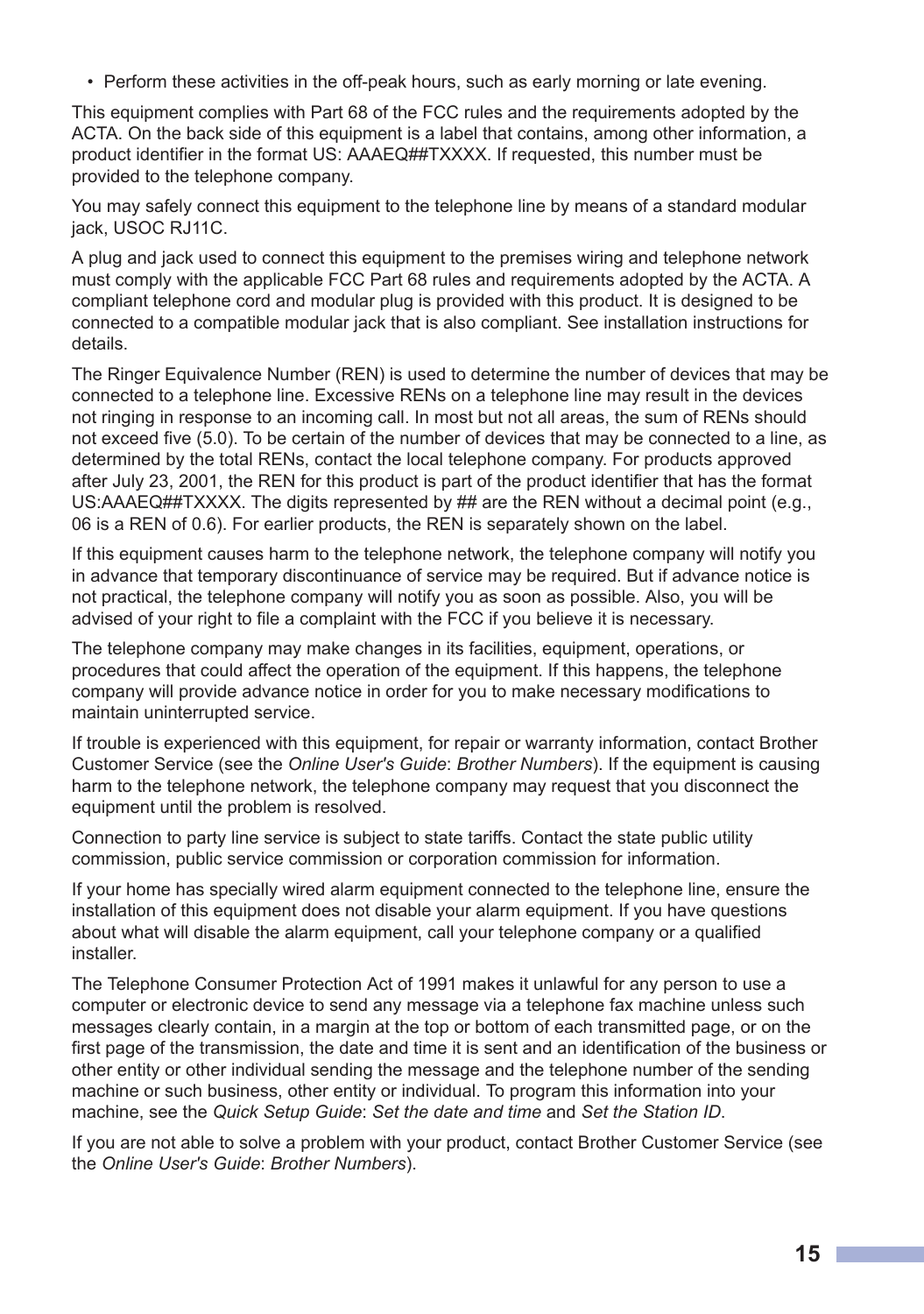### **WARNING**



For protection against the risk of electrical shock, always disconnect all cables from the wall outlet before the equipment is installed, serviced, or modified.

#### **IMPORTANT**

- This equipment may not be used on coin service lines provided by the telephone company or connected to party lines.
- Brother cannot accept any financial or other responsibilities that may be the result of your use of this information, including direct, special, or consequential damages. There are no warranties extended or granted by this document.
- A grounded plug should be plugged into a grounded AC power outlet after checking the rating of the local power supply for the product to operate properly and safely.

#### **Federal Communications Commission (FCC) Declaration of Conformity (USA Only)**

Responsible Party: Brother International Corporation 200 Crossing Boulevard Bridgewater, NJ 08807-0911 USA TEL: (908) 704-1700

declares, that the products

Product Name: Mono Laser Printer

Model Numbers: HL-L2325DW/HL-L2350DW/HL-L2370DW/HL-L2370DWXL/HL-L2379DW

Product Name: Multi Function Printer

Model Numbers: HL-L2390DW/DCP-L2550DW/HL-L2395DW/MFC-L2690DW/ MFC-L2690DWXL/MFC-L2710DW/MFC-L2717DW/MFC-L2730DW/MFC-L2750DW/ MFC-L2750DWXL/MFC-L2759DW

comply with Part 15 of the FCC Rules. Operation is subject to the following two conditions:

(1) This device may not cause harmful interference, and (2) this device must accept any interference received, including interference that may cause undesired operation.

This equipment has been tested and found to comply with the limits for a Class B digital device, pursuant to Part 15 of the FCC Rules. These limits are designed to provide reasonable protection against harmful interference in a residential installation. This equipment generates, uses, and can radiate radio frequency energy and, if not installed and used in accordance with the instructions, may cause harmful interference to radio communications. However, there is no guarantee that interference will not occur in a particular installation. If this equipment does cause harmful interference to radio or television reception, which can be determined by turning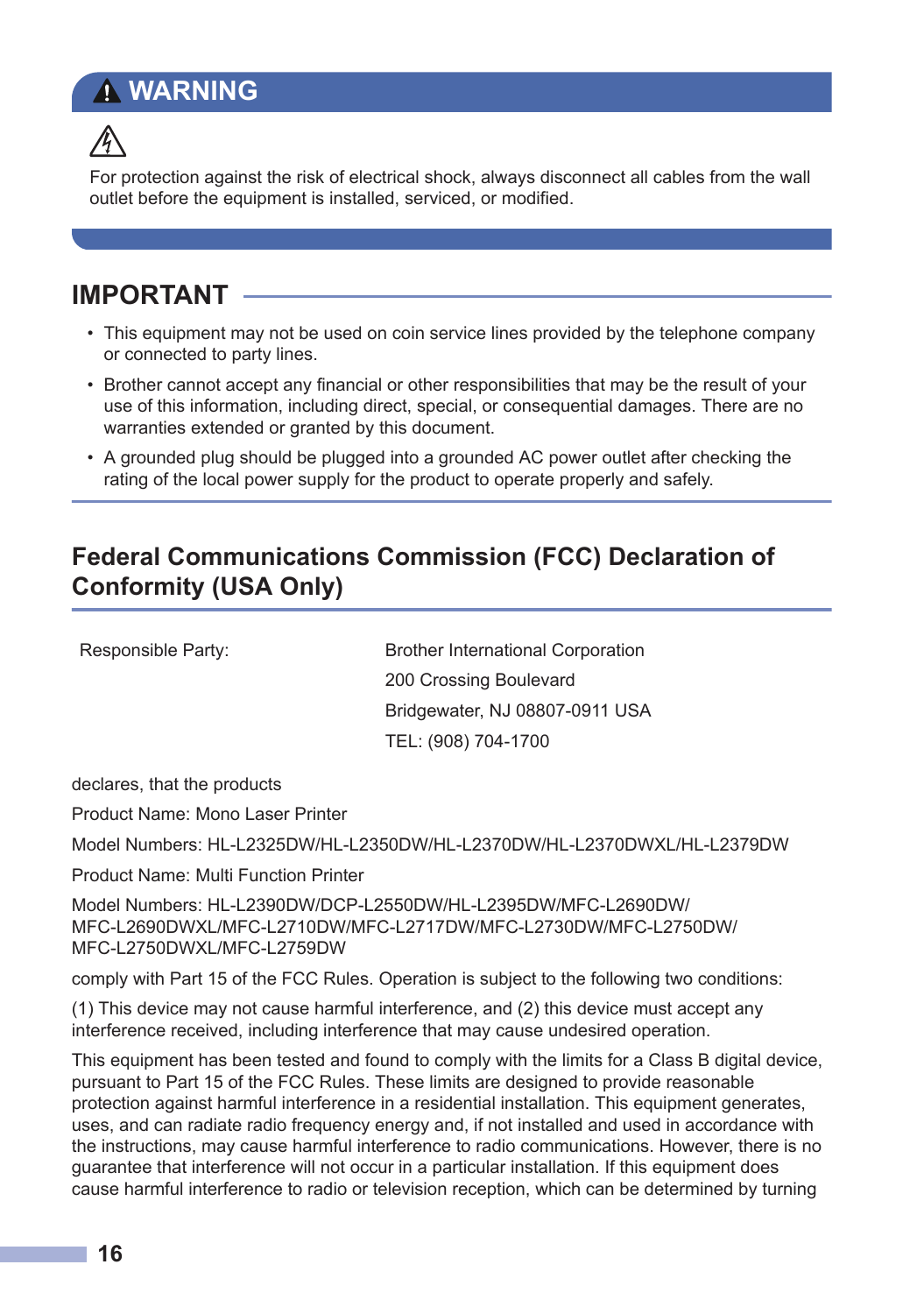the equipment off and on, the user is encouraged to try to correct the interference by one or more of the following measures:

- Reorient or relocate the receiving antenna.
- Increase the separation between the equipment and receiver.
- Connect the equipment to an outlet on a circuit different from that to which the receiver is connected.
- Consult with an experienced radio/TV technician for help.
- (Wireless network models only) This transmitter must not be co-located or operated in conjunction with any other antenna or transmitter.

#### **IMPORTANT**

- Changes or modifications not expressly approved by Brother Industries, Ltd. could void the user's authority to operate the equipment.
- A shielded interface cable should be used to ensure compliance with the limits for a Class B digital device.

#### **RF Exposure Notice (USA or Canada Only) (Wireless Models Only)**

This equipment complies with FCC/IC radiation exposure limits set forth for an uncontrolled environment and meets the FCC radio frequency (RF) Exposure Guidelines and RSS-102 of the IC radio frequency (RF) Exposure rules. This equipment should be installed and operated keeping the radiator at least 20 cm or more away from a person's body.

Cet équipement est conforme aux limites d'exposition aux rayonnements énoncées pour un environnement non contrôlé et respecte les lignes directrices d'exposition aux fréquences radioélectriques (RF) de la FCC et les règles d'exposition aux fréquences radioélectriques (RF) CNR-102 de l'IC. Cet équipement doit être installé et utilisé en gardant une distance de 20 cm ou plus entre le radiateur et le corps humain.

### **Wireless Connection (Mexico Only) (Wireless Models Only)**

The operation of this equipment is subject to the following two conditions:

(1) it is possible that this equipment or device may not cause harmful interference, and (2) this equipment or device must accept any interference, including interference that may cause undesired operation.

La operación de este equipo está sujeta a las siguientes dos condiciones:

(1) es posible que este equipo o dispositivo no cause interferencia perjudicial y (2) este equipo o dispositivo debe aceptar cualquier interferencia, incluyendo la que pueda causar su operación no deseada.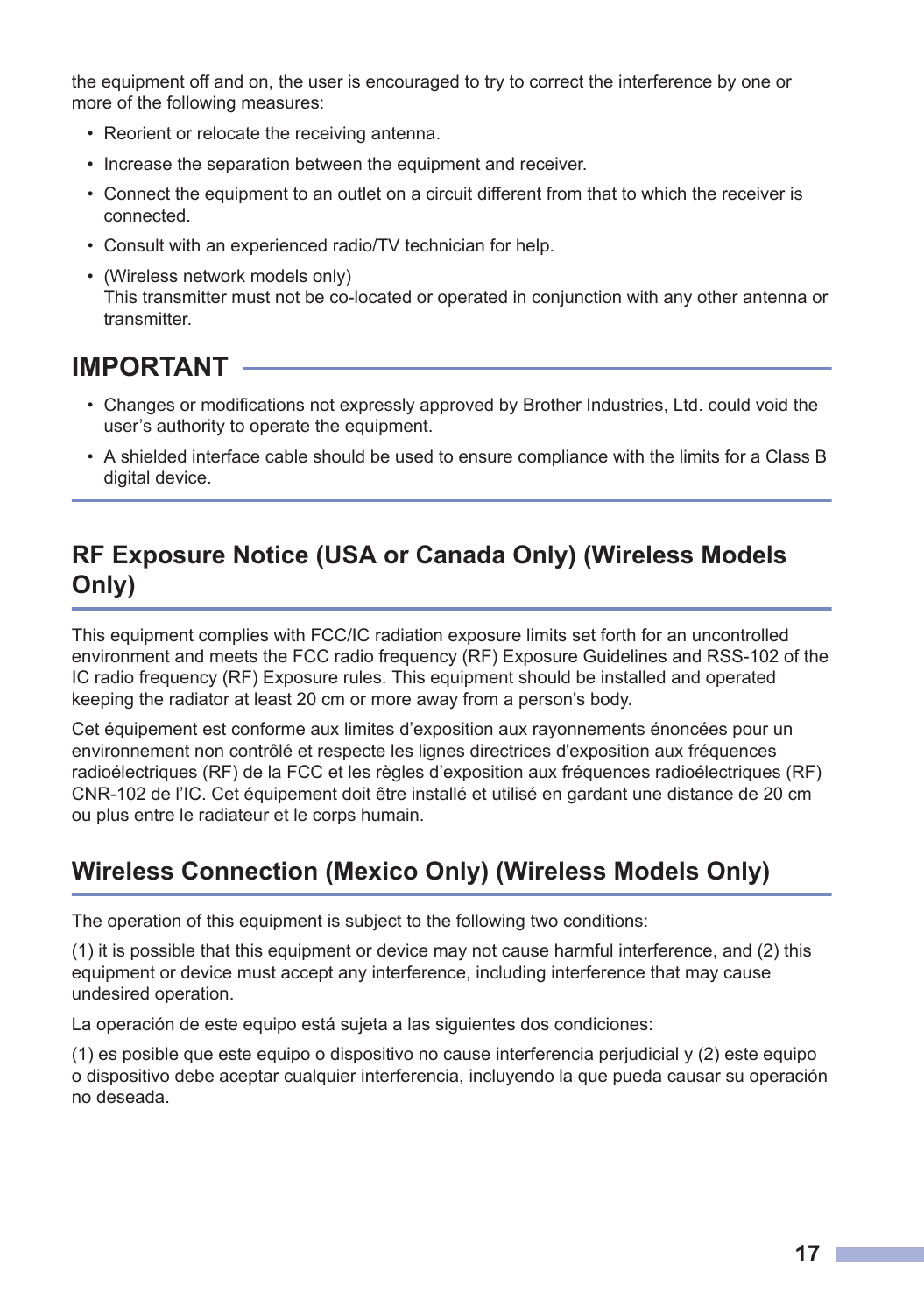This device complies with Industry Canada's licence-exempt RSSs. Operation is subject to the following two conditions:

(1) this device may not cause interference, and (2) this device must accept any interference, including interference that may cause undesired operation of the device.

Le présent appareil est conforme aux CNR d'Industrie Canada applicables aux appareils radio exempts de licence. L'exploitation est autorisée aux deux conditions suivantes:

(1) l'appareil ne doit pas produire de brouillage, et (2) l'utilisateur de l'appareil doit accepter tout brouillage radioélectrique subi, même si le brouillage est susceptible d'en compromettre le fonctionnement.

### **EQUIPMENT ATTACHMENT LIMITATIONS (Canada Only) (MFC Models Only)**

#### **NOTICE**

This product meets the applicable Innovation, Science and Economic Development Canada technical specifications.

Le présent produit est conforme aux spécifications techniques applicables d'Innovation, Sciences et Développement économique Canada.

#### **NOTICE**

The Ringer Equivalence Number (REN) indicates the maximum number of devices allowed to be connected to a telephone interface. The termination of an interface may consist of any combination of devices subject only to the requirement that the sum of the RENs of all the devices not exceed five.

L'indice d'équivalence de la sonnerie (IES) sert à indiquer le nombre maximal de dispositifs qui peuvent être raccordés à une interface téléphonique. La terminaison d'une interface peut consister en une combinaison quelconque de dispositifs, à la seule condition que la somme des IES de tous les dispositifs n'excède pas cinq.

#### **Laser Safety (for 110-120V Models Only)**

This equipment is certified as a Class 1 laser product as defined in IEC60825-1:2007 specifications under the U.S. Department of Health and Human Services (DHHS) Radiation Performance Standard according to the Radiation Control for Health and Safety Act of 1968. This means that the equipment does not produce hazardous laser radiation.

Since radiation emitted inside the equipment is completely confined within protective housings and external covers, the laser beam cannot escape from the product during any phase of user operation.

### **FDA Regulations (for 110-120V Models Only)**

U.S. Food and Drug Administration (FDA) has implemented regulations for laser products manufactured on or after August 2, 1976. Compliance is mandatory for products marketed in the United States. One of the following labels on the back of the product indicates compliance with the FDA regulations and must be attached to laser products marketed in the United States.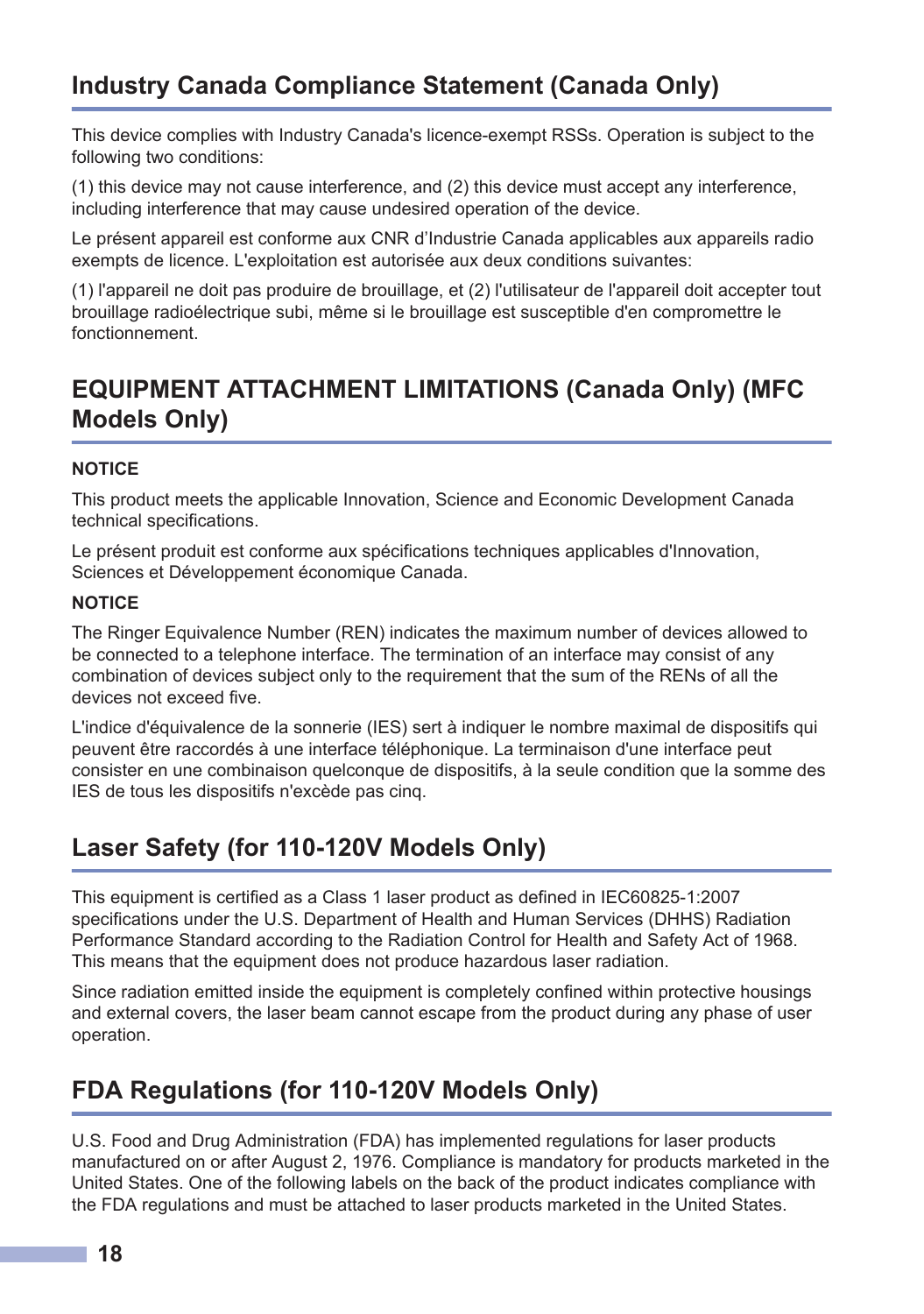#### **Manufactured:**

BROTHER INDUSTRIES (VIETNAM) LTD.

Phuc Dien Industrial Zone Cam Phuc Commune, Cam Giang District Hai Duong Province, Vietnam

This product complies with FDA performance standards for laser products except for deviations pursuant to Laser Notice No. 50, dated June 24, 2007.

### **WARNING**

Use of controls, adjustments, or performance of procedures other than those specified in this manual may result in hazardous invisible radiation exposure.

Internal laser radiation:

Max. Radiation Power: 25 mW

Wave Length: 770 - 800 nm

Laser Class: Class 3B

#### **For Use in the USA or Canada Only**

These products are made for use in the USA and Canada only. We cannot recommend using them overseas because it may violate the Telecommunications Regulations (MFC models only) of that country and the power requirements of your product may not be compatible with the power available in foreign countries. Using USA or Canada models overseas is at your own risk and may void your warranty.

#### **LAN Connection (Models with Wired LAN Function Only)**

### **A CAUTION**

DO NOT connect this product to a LAN connection that is subject to over-voltages.

## **International ENERGY STAR® Qualification Statement (USA and Canada Only)**

The purpose of the International  $\mathsf{ENERG}$  STAR<sup>®</sup> Program is to promote the development and popularization of energy-efficient office equipment.

As an ENERGY STAR<sup>®</sup> Partner, Brother Industries, Ltd. has determined that this product meets the ENERGY STAR<sup>®</sup> specifications for energy efficiency.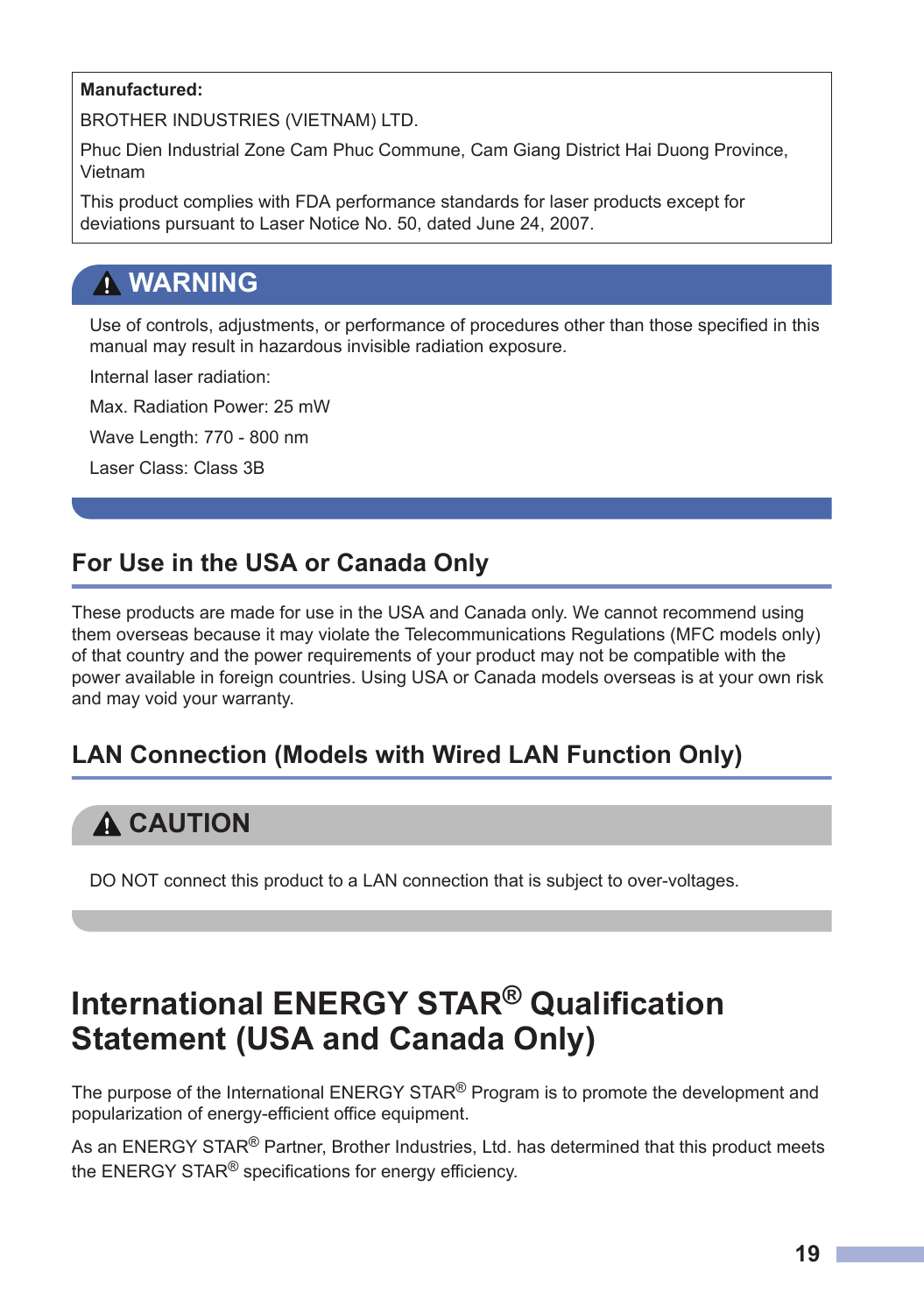

# **Trademarks**

BROTHER is either a trademark or a registered trademark of Brother Industries, Ltd.

Microsoft and Windows are registered trademarks of Microsoft Corporation in the United States and/or other countries.

Apple, AirPrint, the AirPrint logo, Macintosh, and Mac are trademarks of Apple Inc., registered in the U.S. and other countries.

App Store is a service mark of Apple Inc.

Wi-Fi is a registered trademark of Wi-Fi Alliance<sup>®</sup>.

Android is a trademark of Google Inc.

Google Play is a trademark of Google Inc.

Mopria® and the Mopria® Logo are registered trademarks and service marks of Mopria Alliance, Inc. in the United States and other countries. Unauthorized use is strictly prohibited.

Each company whose software title is mentioned in this manual has a Software License Agreement specific to its proprietary programs.

#### **Software Trademarks**

FlashFX® is a registered trademark of Datalight, Inc.

FlashFX® Pro™ is a trademark of Datalight, Inc.

FlashFX® Tera™ is a trademark of Datalight, Inc.

Reliance™ is a trademark of Datalight, Inc.

Reliance Nitro™ is a trademark of Datalight, Inc.

Datalight<sup>®</sup> is a registered trademark of Datalight, Inc.

**Any trade names and product names of companies appearing on Brother products, related documents and any other materials are all trademarks or registered trademarks of those respective companies.**

# **Open Source Licensing Remarks**

This product includes open-source software.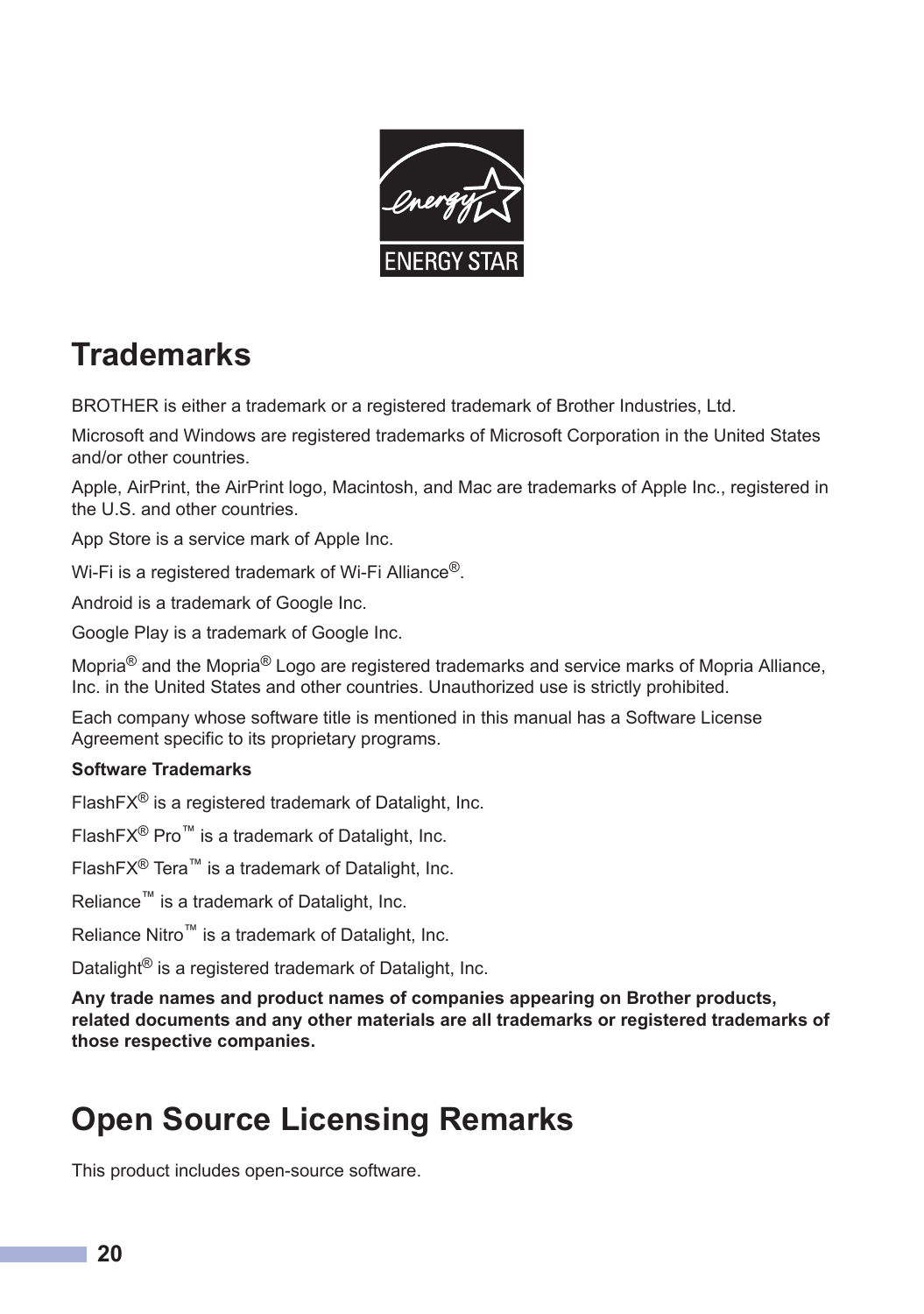Go to the manual download selection of your model's home page of Brother Solutions Center at [support.brother.com](https://support.brother.com/) to view the Open Source Licensing Remarks and Copyright Information.

## **Copyright and License**

©2019 Brother Industries, Ltd. All rights reserved. This product includes software developed by the following vendors: ©1983-1998 PACIFIC SOFTWORKS, INC. ALL RIGHTS RESERVED. ©2008 Devicescape Software, Inc. All rights reserved. This product includes the "KASAGO TCP/IP" software developed by ZUKEN ELMIC, Inc. Copyright 1989-2014 Datalight, Inc., All Rights Reserved. FlashFX® Copyright 1998-2014 Datalight, Inc. U.S.Patent Office 5,860,082/6,260,156

# **Legal Limitations for Copying (Products with Scanning Function Only)**

Reproductions of certain documents are illegal and may result in either criminal or civil liability.

The listing below is intended to be a guide rather than a complete listing of every possible prohibition. In case of doubt, we suggest that you consult with the appropriate authority or advisor with regard to the specific document.

The following documents issued by the United States/Canadian Government or any of its Agencies, States, Territories, or Provinces may not be copied.

- Money
- Bonds or other certificates of indebtedness
- Certificates of Deposit
- Internal Revenue Stamps (canceled or uncanceled)
- Selective Service or draft papers
- Passports
- United States/Canadian Postage Stamps (canceled or uncanceled)
- Food Stamps
- Immigration Papers
- Checks or drafts drawn by Governmental agencies
- Identifying badges or insignias
- Licenses and Certificates of Title to motor vehicles, under certain State/Provincial law

Copying copyrighted works may be regulated by Federal, State, or local law. For more information, consult an appropriate authority or advisor.